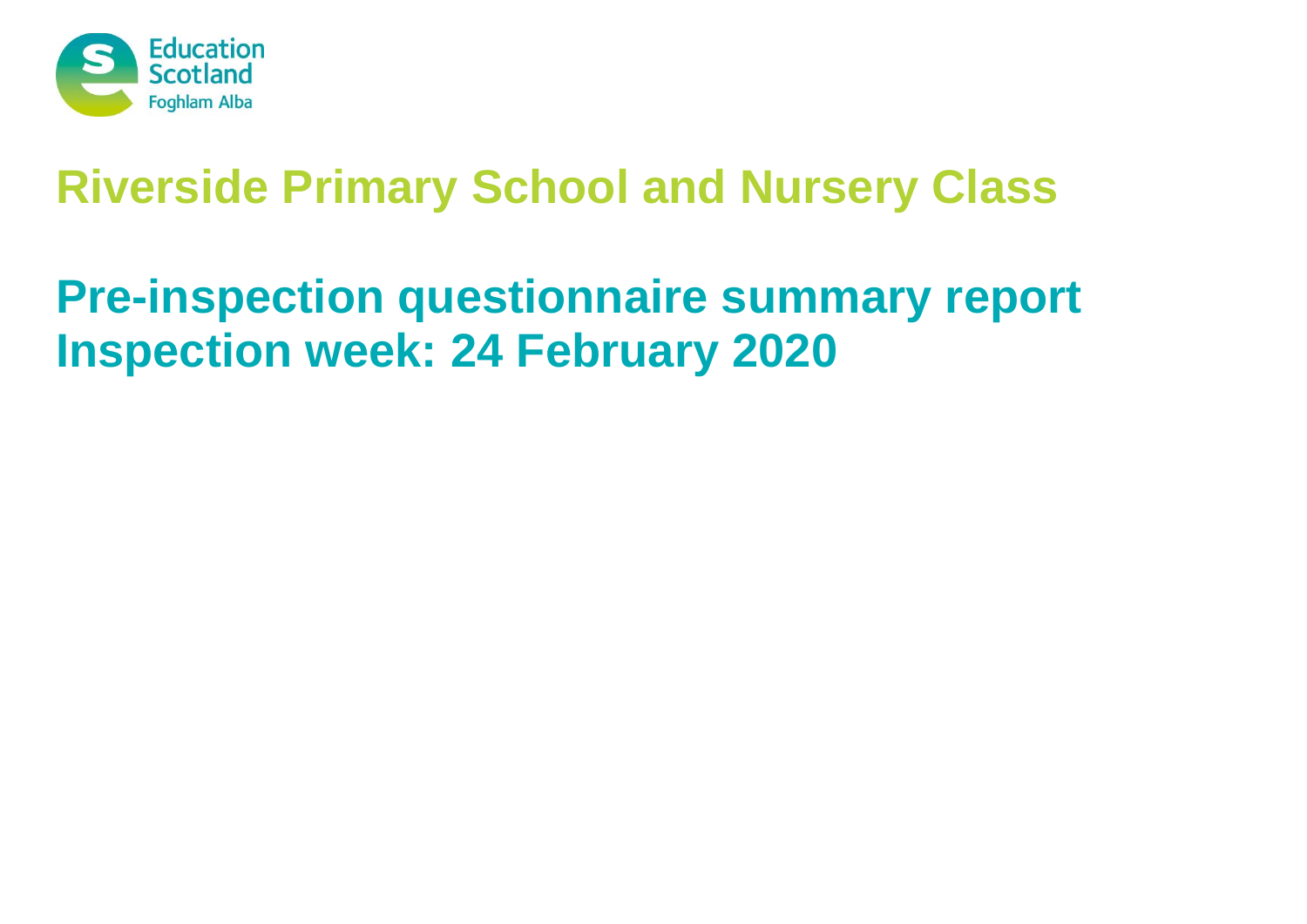# **Questionnaire for children in primary stages (01)**

### **01 Your experience by percentage (sharing)**

| Q<br>No.         | <b>Question</b>                                                                                                      | <b>Response</b><br>Count | <b>Agree</b><br>$\%$ | <b>Disagree</b><br>% | Don't<br>know % | Didn't<br>answer % |
|------------------|----------------------------------------------------------------------------------------------------------------------|--------------------------|----------------------|----------------------|-----------------|--------------------|
| 4                | I feel safe when I am at school.                                                                                     | 112                      | 83.04                | 1.79                 | 13.39           | 1.79               |
| 5                | My school helps me to feel safe.                                                                                     | 112                      | 75                   | 4.46                 | 18.75           | 1.79               |
| 6                | I have someone in my school I can speak to if I am upset or worried about<br>something.                              | 112                      | 86.61                | 5.36                 | 7.14            | 0.89               |
| $\overline{7}$   | Staff treat me fairly and with respect.                                                                              | 112                      | 86.61                | 3.57                 | 8.93            | 0.89               |
| 8                | Other children treat me fairly and with respect.                                                                     | 112                      | 64.29                | 9.82                 | 25              | 0.89               |
| 9                | My school helps me to understand and respect other people.                                                           | 112                      | 88.39                | 3.57                 | 6.25            | 1.79               |
| 10               | My school is helping me to become confident.                                                                         | 112                      | 75.89                | 6.25                 | 16.96           | 0.89               |
| 11               | My school teaches me how to lead a healthy lifestyle.                                                                | 112                      | 83.93                | 2.68                 | 11.61           | 1.79               |
| 12               | There are lots of chances at my school for me to get regular exercise.                                               | 112                      | 91.96                | 1.79                 | 3.57            | 2.68               |
| 13               | My school offers me the opportunity to take part in activities in school beyond the<br>classroom and timetabled day. | 112                      | 84.82                | 4.46                 | 9.82            | 0.89               |
| 14               | I have the opportunity to discuss my achievements outwith school with an adult in<br>school who knows me well.       | 112                      | 89.29                | 1.79                 | 8.04            | 0.89               |
| 15 <sub>15</sub> | My school listens to my views.                                                                                       | 112                      | 77.68                | 9.82                 | 11.61           | 0.89               |
| 16               | My school takes my views into account.                                                                               | 112                      | 78.57                | 6.25                 | 13.39           | 1.79               |
| 17               | I feel comfortable approaching staff with questions or suggestions.                                                  | 112                      | 67.86                | 14.29                | 16.96           | 0.89               |
| 18               | Staff help me to understand how I am progressing in my school work.                                                  | 112                      | 84.82                | 7.14                 | 7.14            | 0.89               |
| 19               | My homework helps me to understand and improve my work in school.                                                    | 112                      | 63.39                | 19.64                | 16.07           | 0.89               |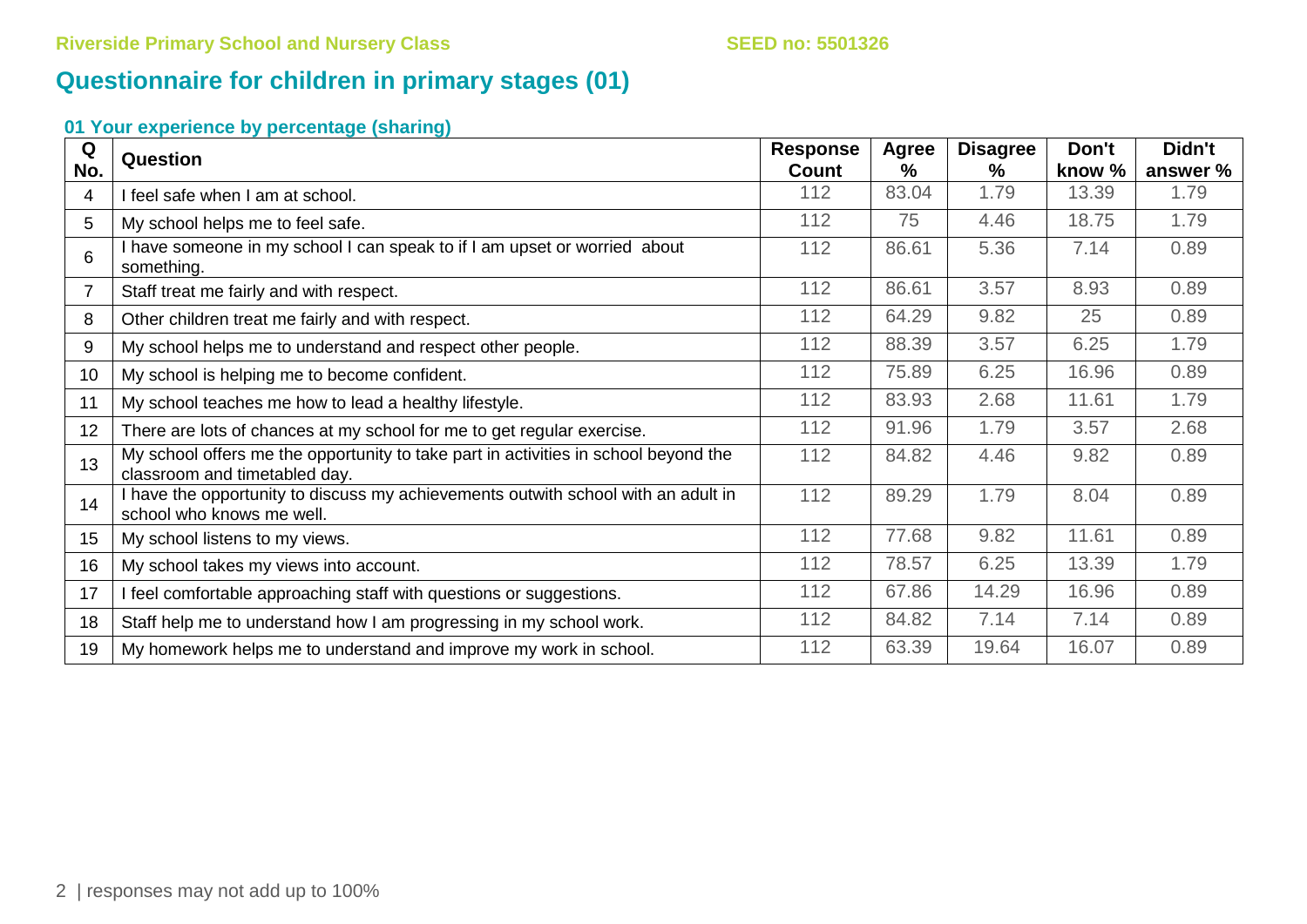### **01 Your experience by percentage chart (sharing)**

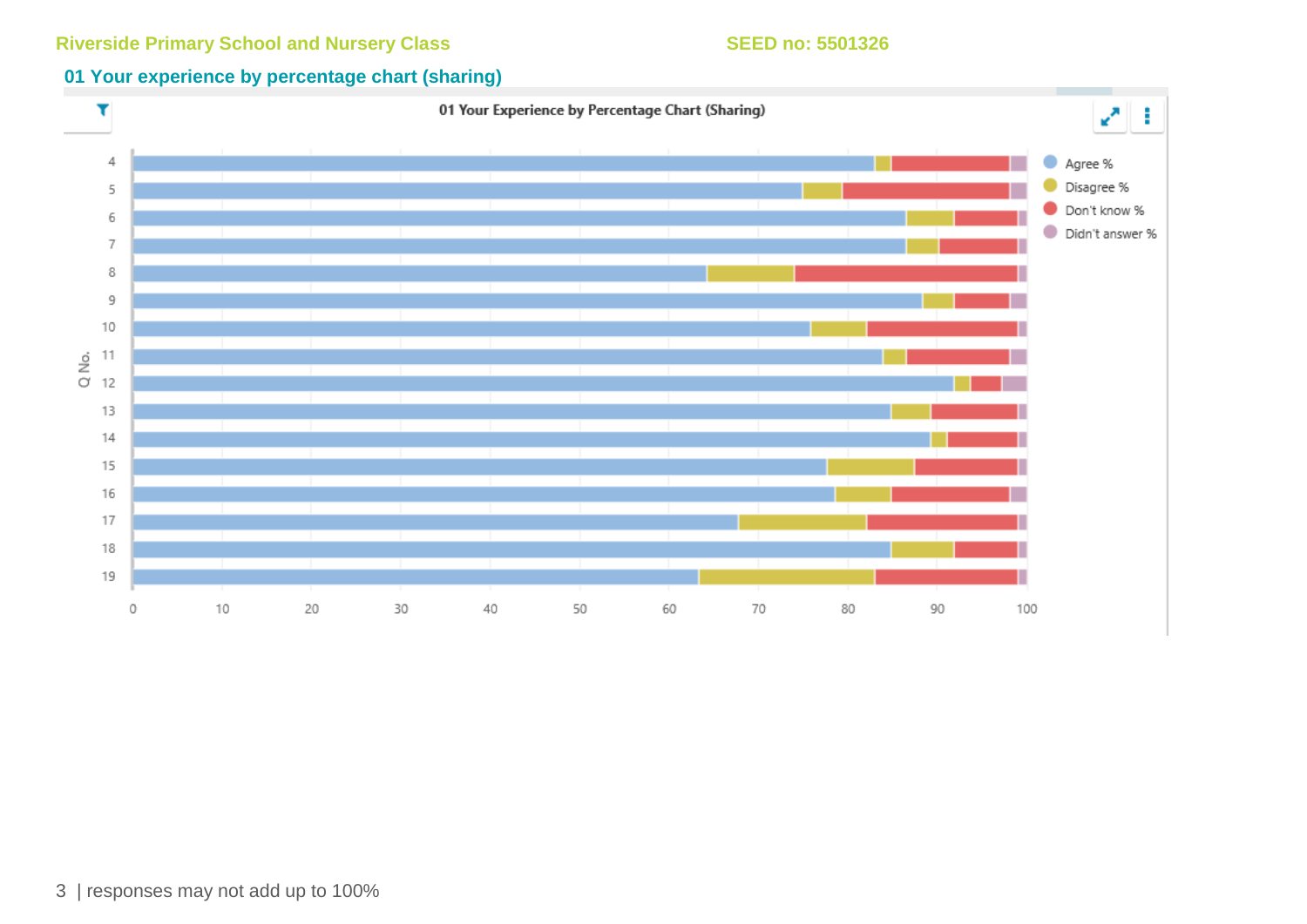### **01 Your experience by percentage 2 (sharing)**

| Q<br>No. | <b>Question</b>                                                    | <b>Response</b><br><b>Count</b> | All of the<br>time % | Some of the<br>time % | Not very<br>often % | Don't<br>know % | Didn't<br>answer % |
|----------|--------------------------------------------------------------------|---------------------------------|----------------------|-----------------------|---------------------|-----------------|--------------------|
| 20       | Other children behave well.                                        | 112                             | 5.36                 | 71.43                 | 18.75               | 2.68            | 1.79               |
| 21       | My teachers ask me about what things I want to<br>learn in school. | 112                             | 35.71                | 38.39                 | 20.54               | 1.79            | 3.57               |
| 22       | enjoy learning at school.                                          | 112                             | 46.43                | 31.25                 | 18.75               | 1.79            | 1.79               |
| 23       | I feel that my work in school is hard enough.                      | 112                             | 41.07                | 42.86                 | 10.71               | 3.57            | 1.79               |
| 24       | I know who to ask to get help if I find my work<br>too hard.       | 112                             | 66.96                | 23.21                 | 5.36                | 1.79            | 2.68               |
| 25       | am encouraged by staff to do the best I can.                       | 112                             | 53.57                | 33.93                 | 8.93                | 1.79            | 1.79               |
| 26       | am happy with the quality of teaching in my<br>school.             | 112                             | 62.5                 | 25                    | 7.14                | 3.57            | 1.79               |

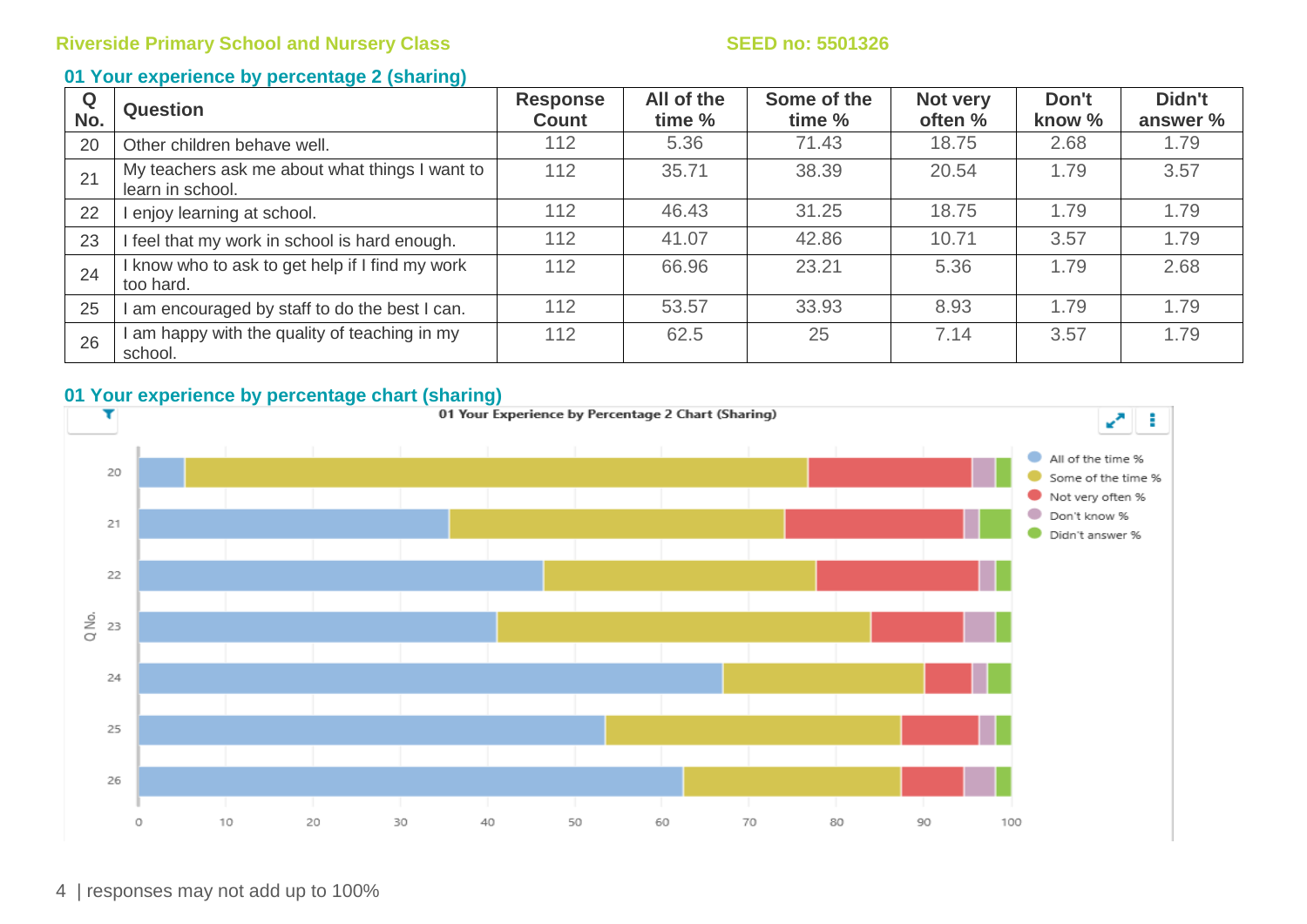### **01 Your experience by percentage (sharing) bullying**

| No.    | <b>Question</b>                         | <b>Response</b><br><b>Count</b> | <b>Agree</b><br>$\frac{0}{0}$    | <b>Disagree</b><br>$\frac{6}{6}$ | <b>Never</b><br>experienced % | Didn't<br>answer % |
|--------|-----------------------------------------|---------------------------------|----------------------------------|----------------------------------|-------------------------------|--------------------|
| $\sim$ | My school deals well with any bullying. | $\lambda$ $\lambda$ $\sim$      | $\overline{\phantom{a}}$<br>$-1$ | ററ ററ<br>ZZ.JZ                   | $\cap$ $\Gamma$<br>∠          | 0.89               |

### **01 Your experience by percentage chart (sharing) bullying**

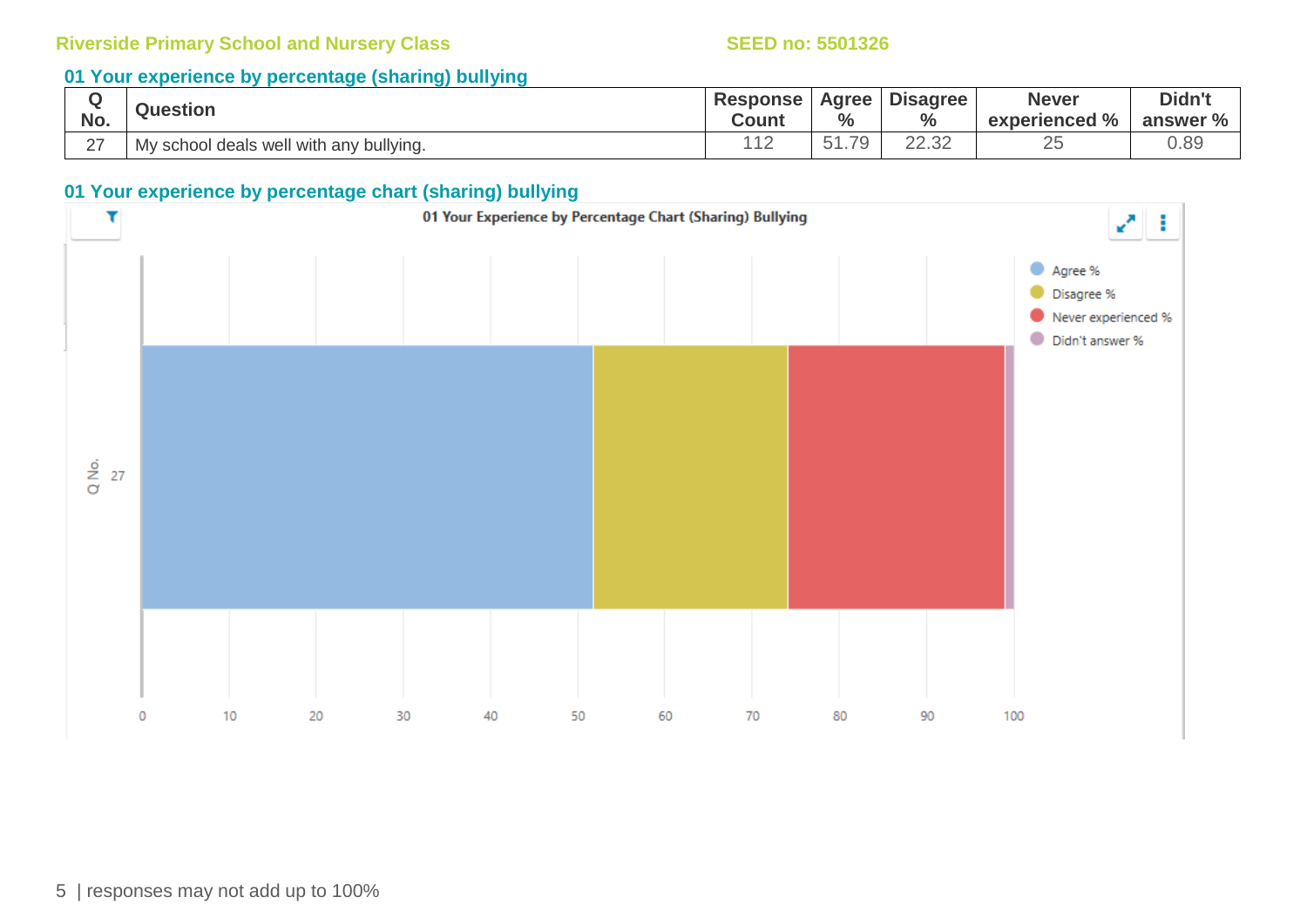### **01 Your experience by percentage (sharing) moved**

| $\sim$ | Question                                                              | <b>Response</b> | Agree | <b>Disagree</b> | Haven't moved | Didn't   |
|--------|-----------------------------------------------------------------------|-----------------|-------|-----------------|---------------|----------|
| No.    |                                                                       | Count           | %     | %               | $\frac{0}{0}$ | answer % |
| 28     | I was well supported if I moved to a new school within the last year. | . .             | .29   | 70              | 3.04          | 0.89     |

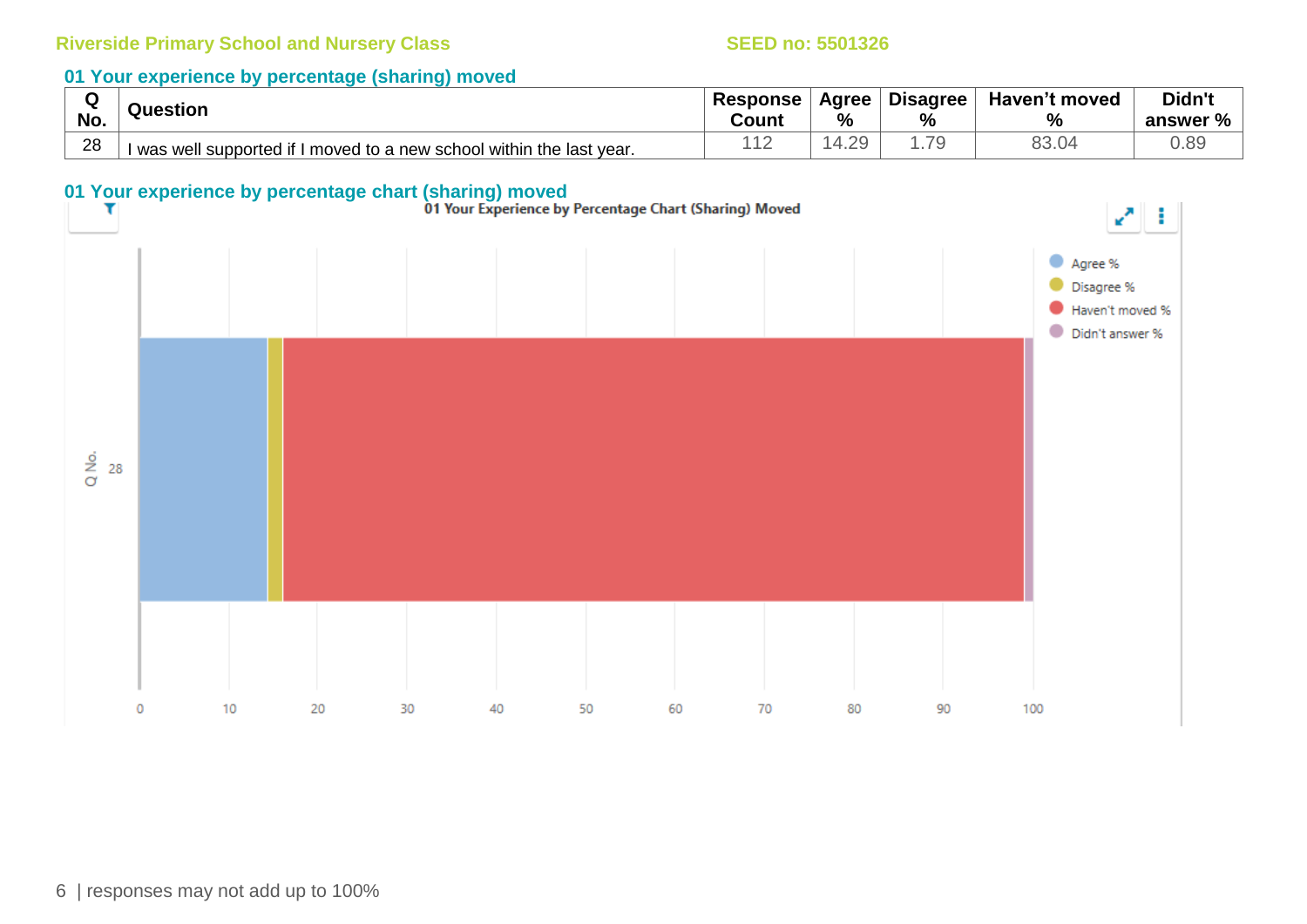# **Questionnaire for parents/carers of children in primary stages (04)**

**04 Your experience by percentage (sharing)**

| Q<br>No.       | Question                                                                                                                                       | <b>Response</b><br><b>Count</b> | <b>Strongly</b><br>agree % | Agree<br>℅ | <b>Disagree</b><br>$\%$ | <b>Strongly</b><br>disagree<br>% | Don't<br>know<br>$\frac{0}{0}$ | Didn't<br>answer<br>$\frac{0}{0}$ |
|----------------|------------------------------------------------------------------------------------------------------------------------------------------------|---------------------------------|----------------------------|------------|-------------------------|----------------------------------|--------------------------------|-----------------------------------|
| 4              | My child likes being at this school.                                                                                                           | 38                              | 31.58                      | 42.11      | 10.53                   | 15.79                            | 0.00                           | 0.00                              |
| 5              | Staff treat my child fairly and with respect.                                                                                                  | 38                              | 39.47                      | 36.84      | 7.89                    | 13.16                            | 0.00                           | 2.63                              |
| 6              | I feel that my child is safe at the school.                                                                                                    | 38                              | 36.84                      | 39.47      | 2.63                    | 21.05                            | 0.00                           | 0.00                              |
| $\overline{7}$ | The school helps my child to feel confident.                                                                                                   | 38                              | 31.58                      | 42.11      | 7.89                    | 15.79                            | 2.63                           | 0.00                              |
| 8              | I feel staff really know my child as an individual.                                                                                            | 38                              | 39.47                      | 28.95      | 13.16                   | 15.79                            | 2.63                           | 0.00                              |
| 9              | My child finds their learning activities hard enough.                                                                                          | 38                              | 13.16                      | 39.47      | 23.68                   | 15.79                            | 7.89                           | 0.00                              |
| 10             | My child receives the help he/she needs to do well.                                                                                            | 38                              | 21.05                      | 42.11      | 7.89                    | 21.05                            | 5.26                           | 2.63                              |
| 11             | My child is encouraged by the school to be healthy and take<br>regular exercise.                                                               | 38                              | 26.32                      | 50         | 0.00                    | 7.89                             | 10.53                          | 5.26                              |
| 12             | The school supports my child's emotional wellbeing.                                                                                            | 38                              | 23.68                      | 36.84      | 5.26                    | 18.42                            | 10.53                          | 5.26                              |
| 13             | My child is making good progress at the school.                                                                                                | 38                              | 34.21                      | 31.58      | 10.53                   | 21.05                            | 0.00                           | 2.63                              |
| 14             | I receive helpful, regular feedback about how my child is<br>learning and developing e.g. informal feedback, reports and<br>learning profiles. | 38                              | 23.68                      | 39.47      | 13.16                   | 15.79                            | 2.63                           | 5.26                              |
| 15             | The information I receive about how my child is doing reaches<br>me at the right time.                                                         | 38                              | 18.42                      | 42.11      | 13.16                   | 13.16                            | 7.89                           | 5.26                              |
| 16             | I understand how my child's progress is assessed.                                                                                              | 38                              | 10.53                      | 50         | 15.79                   | 15.79                            | 5.26                           | 2.63                              |
| 17             | The school gives me advice on how to support my child's<br>learning at home.                                                                   | 38                              | 15.79                      | 42.11      | 26.32                   | 13.16                            | 2.63                           | 0.00                              |
| 18             | The school organises activities where my child and I can learn<br>together.                                                                    | 38                              | 10.53                      | 39.47      | 18.42                   | 13.16                            | 18.42                          | 0.00                              |
| 19             | The school takes my views into account when making changes.                                                                                    | 38                              | 13.16                      | 31.58      | 15.79                   | 21.05                            | 18.42                          | 0.00                              |
| 20             | I feel comfortable approaching the school with questions,<br>suggestions and/or a problem.                                                     | 38                              | 44.74                      | 28.95      | 10.53                   | 15.79                            | 0.00                           | 0.00                              |
| 21             | I feel encouraged to be involved in the work of the Parent<br>Council and/or parent association.                                               | 38                              | 26.32                      | 28.95      | 21.05                   | 7.89                             | 15.79                          | 0.00                              |
| 22             | I am kept informed about the work of the Parent Council and/or<br>parent association.                                                          | 38                              | 18.42                      | 47.37      | 10.53                   | 7.89                             | 15.79                          | 0.00                              |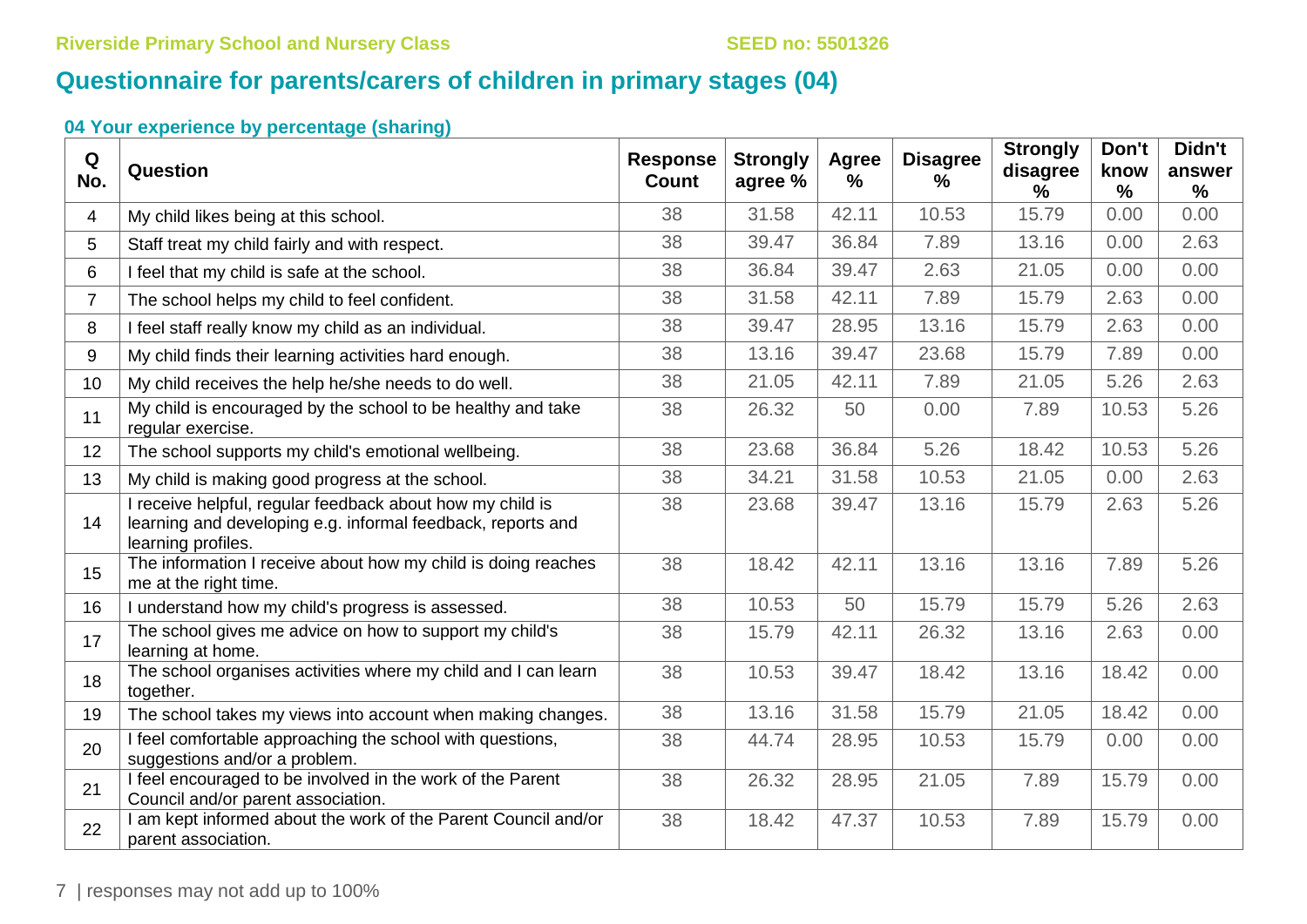| Q<br>No. | <b>Question (cont.)</b>                                      | Response<br><b>Count</b> | <b>Strongly</b><br>agree % | Agree<br>% | <b>Disagree</b><br>$\%$ | . Strongly<br>disagree<br>$\%$ | Don't<br>know<br>% | Didn't<br>answer<br>% |
|----------|--------------------------------------------------------------|--------------------------|----------------------------|------------|-------------------------|--------------------------------|--------------------|-----------------------|
| 23       | am satisfied with the quality of teaching in the school.     | 38                       | 26.32                      | 31.58      | 10.53                   | 21.05                          | 5.26               | 5.26                  |
| 24       | The school is well led and managed.                          | 38                       | 31.58                      | 26.32      | 13.16                   | 18.42                          | 7.89               | 2.63                  |
| 25       | The school encourages children to treat others with respect. | 38                       | 34.21                      | 31.58      | 5.26                    | 23.68                          | 2.63               | 2.63                  |
| 26       | would recommend the school to other parents.                 | 38                       | 28.95                      | 28.95      | 2.63                    | 28.95                          | 7.89               | 2.63                  |
| 27       | Overall, I am satisfied with the school.                     | 38                       | 28.95                      | 28.95      | 13.16                   | 21.05                          | 5.26               | 2.63                  |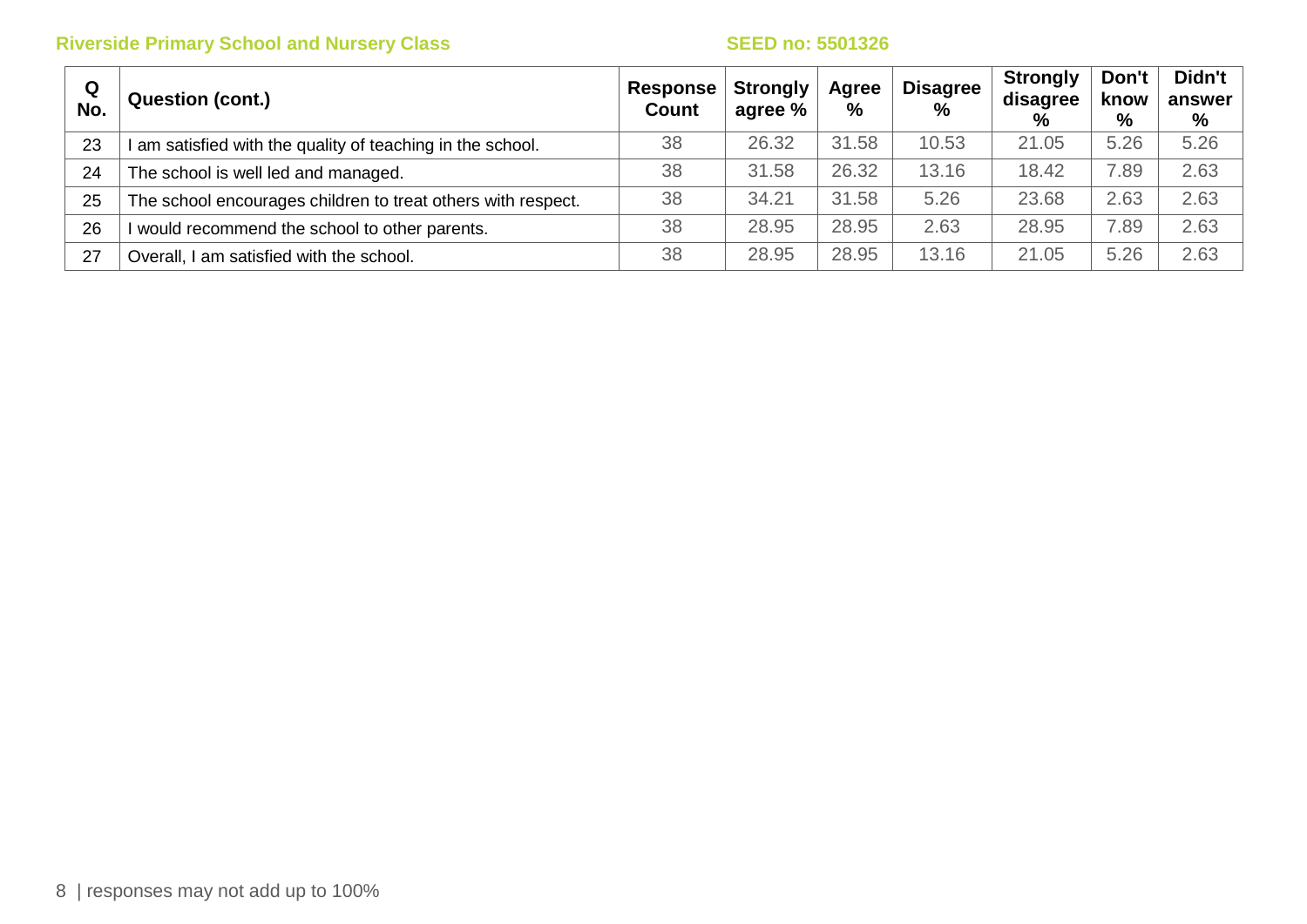### **04 Your experience by percentage chart (sharing)**

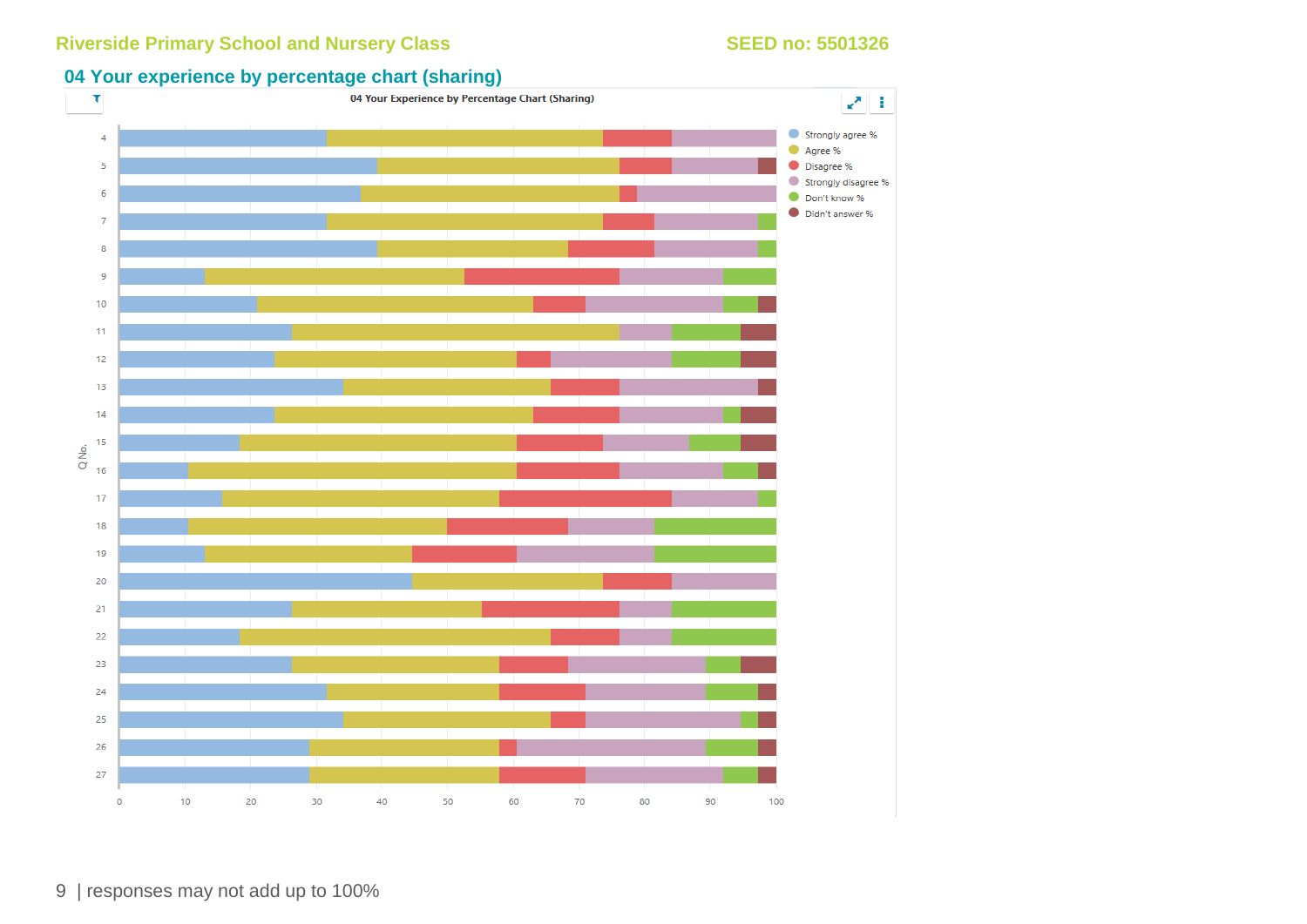### **04 Your experience by percentage (sharing) bullying**

|     | Question                                 | Response | <b>Strongly</b> | Agree             | <b>Disagree</b>                       | <b>Strongly</b> | <b>Never</b>  | Didn't                  |
|-----|------------------------------------------|----------|-----------------|-------------------|---------------------------------------|-----------------|---------------|-------------------------|
| No. |                                          | Count    | agree %         | %                 | $\%$                                  | disagree %      | experienced % | answer $\%$ $\parallel$ |
| 28  | The school deals well with any bullying. | ာဝ<br>しし | 5.26            | 31.58<br>$\Omega$ | $\overline{\phantom{0}}$<br>.79<br>5. | 26.32           | 2 I .UJ       | 0.00                    |

### **04 Your experience by percentage chart (sharing) bullying**

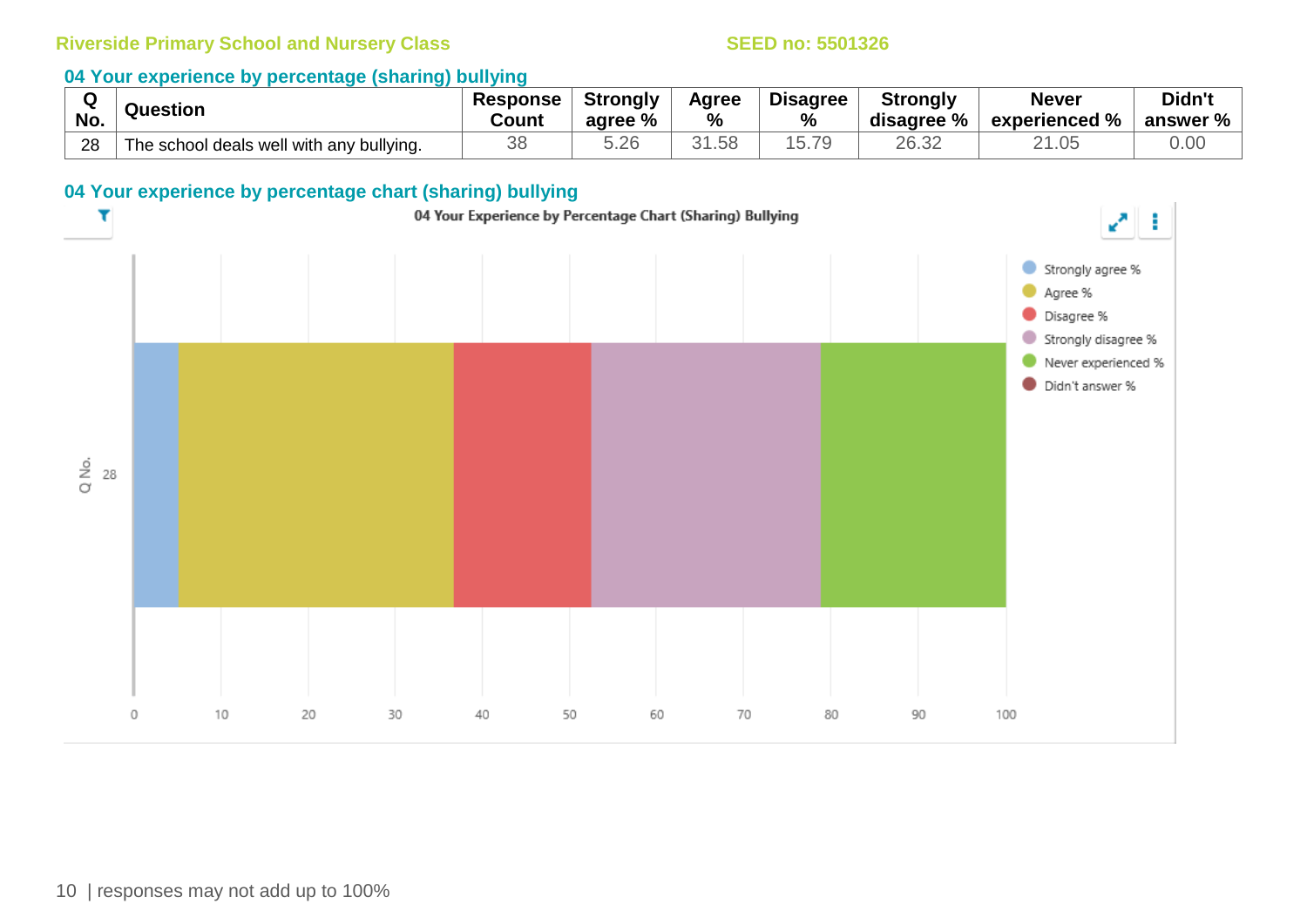# **Questionnaire for partners with the school (06)**

### **06 Your experience by percentage (sharing)**

| Q<br>No.       | <b>Question</b>                                                                                                                                                      | <b>Response</b><br><b>Count</b> | <b>Strongly</b><br>agree % | <b>Agree</b><br>$\frac{0}{0}$ | <b>Disagree</b><br>$\frac{0}{0}$ | <b>Strongly</b><br>disagree<br>$\%$ | Don't<br>know<br>$\frac{0}{0}$ | N/A<br>$\frac{0}{0}$ | Didn't<br>answer<br>$\frac{0}{0}$ |
|----------------|----------------------------------------------------------------------------------------------------------------------------------------------------------------------|---------------------------------|----------------------------|-------------------------------|----------------------------------|-------------------------------------|--------------------------------|----------------------|-----------------------------------|
| 3              | My service/organisation works in partnership with<br>the school on a regular basis.                                                                                  | 13                              | 53.85                      | 38.46                         | 0.00                             | 0.00                                | 7.69                           | 0.00                 | 0.00                              |
| $\overline{4}$ | We are aware of the school's procedures for<br>reporting child protection and safeguarding<br>concerns.                                                              | 13                              | 61.54                      | 30.77                         | 0.00                             | 0.00                                | 7.69                           | 0.00                 | 0.00                              |
| 5              | My service/organisation has a clear understanding<br>of the school's strategies for raising attainment for<br>all.                                                   | 13                              | 46.15                      | 46.15                         | 0.00                             | 0.00                                | 7.69                           | 0.00                 | 0.00                              |
| 6              | There are effective arrangements in place for<br>jointly planning provision with the school.                                                                         | 13                              | 46.15                      | 38.46                         | 7.69                             | 0.00                                | 7.69                           | 0.00                 | 0.00                              |
| $\overline{7}$ | There are effective arrangements for jointly<br>delivering provision with the school.                                                                                | 13                              | 53.85                      | 30.77                         | 0.00                             | 7.69                                | 0.00                           | 7.69                 | 0.00                              |
| 8              | My service/organisation is involved in the school's<br>self-evaluation of our joint work.                                                                            | 13                              | 38.46                      | 46.15                         | 7.69                             | 0.00                                | 7.69                           | 0.00                 | 0.00                              |
| 9              | Roles and responsibilities are clearly defined within<br>the partnership.                                                                                            | 13                              | 38.46                      | 38.46                         | 7.69                             | 0.00                                | 7.69                           | 0.00                 | 7.69                              |
| 10             | Effective arrangements are in place to evaluate the<br>impact of our partnership working.                                                                            | 13                              | 38.46                      | 38.46                         | 7.69                             | 0.00                                | 7.69                           | 0.00                 | 7.69                              |
| 11             | My service/organisation is kept up to date with<br>changes in the school which may affect the<br>services we deliver.                                                | 13                              | 38.46                      | 46.15                         | 7.69                             | 0.00                                | 7.69                           | 0.00                 | 0.00                              |
| 12             | The school provides my service/organisation with<br>relevant information about the needs of children<br>and young people.                                            | 13                              | 46.15                      | 30.77                         | 7.69                             | 0.00                                | 0.00                           | 7.69                 | 7.69                              |
| 13             | Arrangements are in place to support my<br>service/organisation to share relevant information<br>about the progress of children and young people<br>with the school. | 13                              | 30.77                      | 38.46                         | 0.00                             | 0.00                                | 7.69                           | 23.08                | 0.00                              |
| 14             | The school values the contribution made by my<br>service/organisation.                                                                                               | 13                              | 46.15                      | 38.46                         | 7.69                             | 0.00                                | 7.69                           | 0.00                 | 0.00                              |
| 15             | The school actively promotes my<br>service/organisation to potential users, as<br>appropriate.                                                                       | 13                              | 46.15                      | 30.77                         | 0.00                             | 7.69                                | 0.00                           | 15.38                | 0.00                              |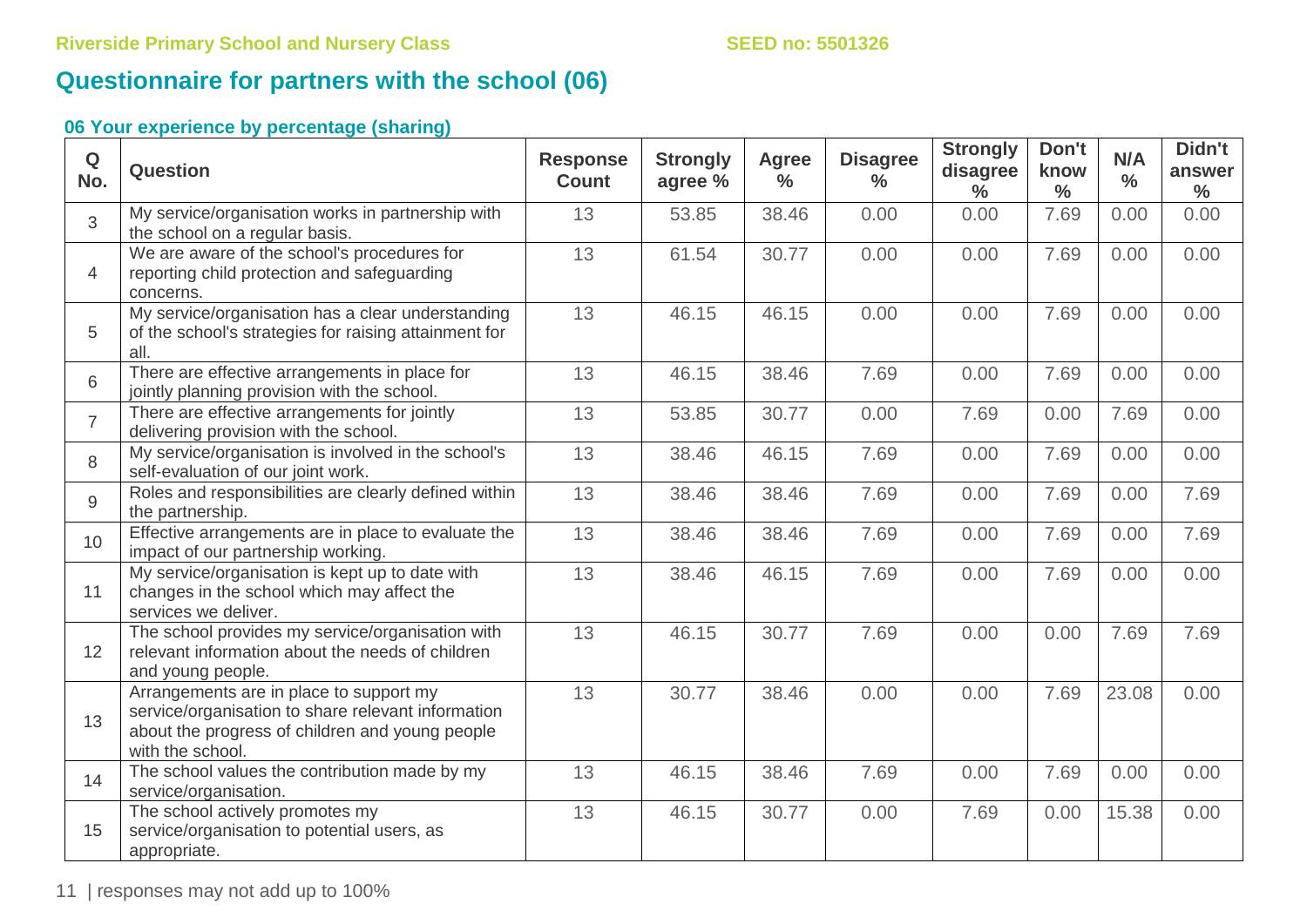| Q<br>No. | <b>Question (cont.)</b>                                                                                                     | <b>Response</b><br><b>Count</b> | <b>Strongly</b><br>agree % | Agree<br>$\frac{1}{2}$ | <b>Disagree</b><br>$\frac{0}{0}$ | <b>Strongly</b><br>disagree<br>$\%$ | Don't<br>know<br>$\%$ | N/A<br>$\frac{0}{0}$ | Didn't<br>answer<br>$\%$ |
|----------|-----------------------------------------------------------------------------------------------------------------------------|---------------------------------|----------------------------|------------------------|----------------------------------|-------------------------------------|-----------------------|----------------------|--------------------------|
| 16       | There are opportunities to network, share practice<br>and participate in joint training and development<br>with the school. | 13                              | 46.15                      | 38.46                  | 0.00                             | 0.00                                | 15.38                 | 0.00                 | 0.00                     |
| 17       | My service/organisation has a clear understanding<br>of the social, cultural and economic context of the<br>school.         | 13                              | 76.92                      | 15.38                  | 0.00                             | 0.00                                | 7.69                  | 0.00                 | 0.00                     |
| 18       | Overall, partnership working with the school works<br>well.                                                                 | 13                              | 53.85                      | 30.77                  | 7.69                             | 0.00                                | 7.69                  | 0.00                 | 0.00                     |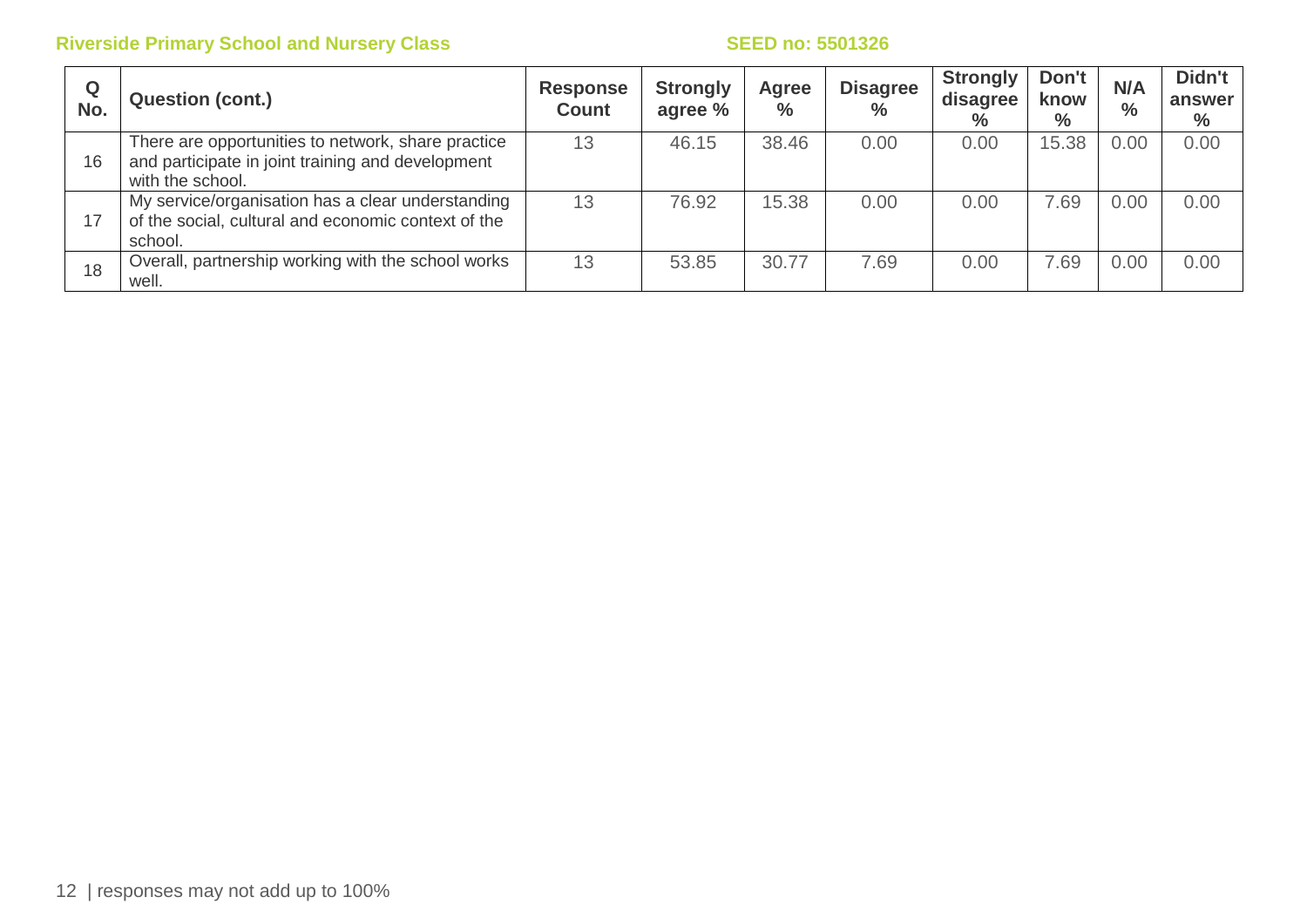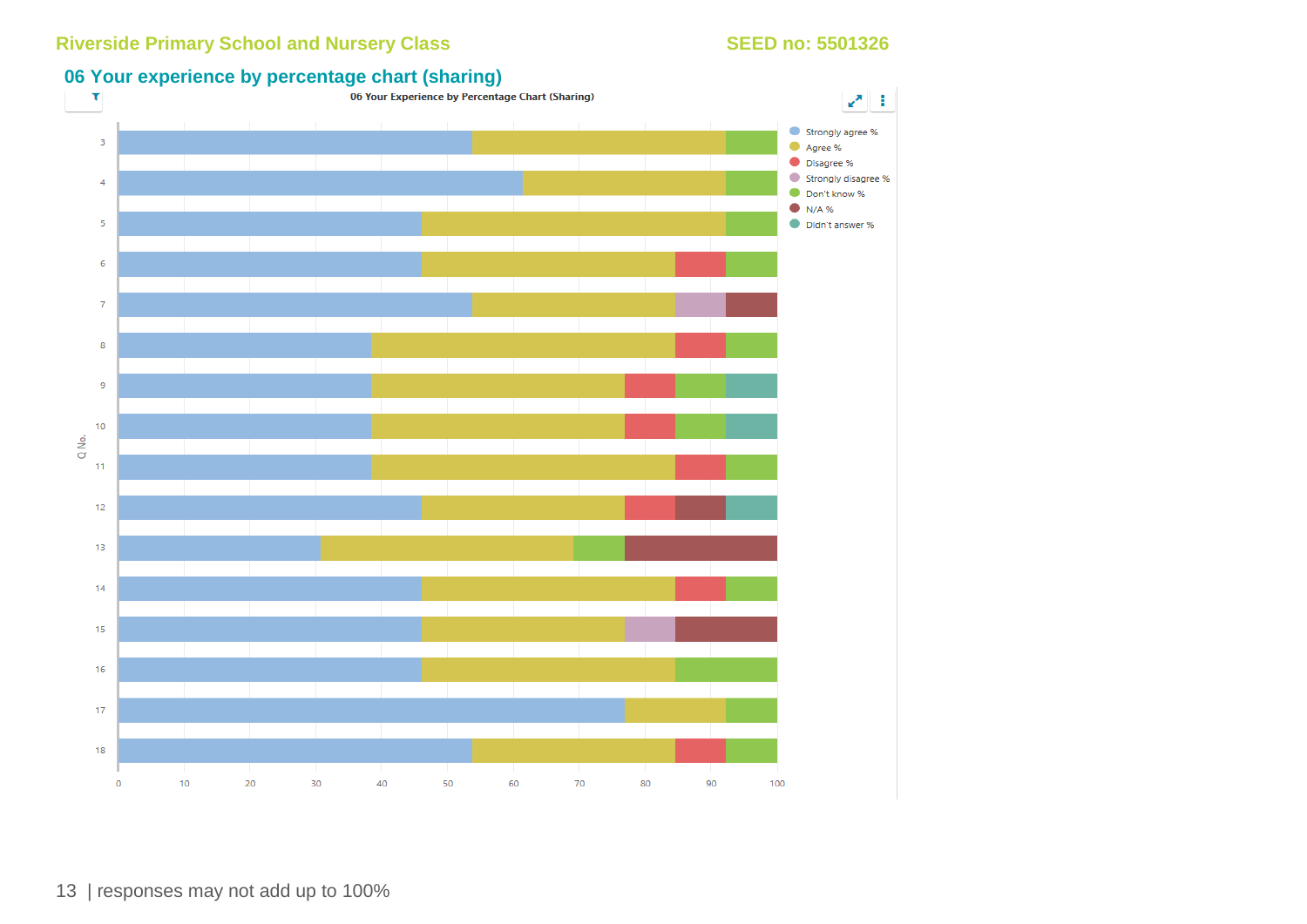# **Questionnaire for school teachers (10)**

### **10 Your experience by percentage (sharing)**

| Q<br>No.        | Question                                                                                                                            | <b>Response</b><br>Count | <b>Strongly</b><br>agree % | Agree<br>$\%$ | <b>Disagree</b><br>$\%$ | <b>Strongly</b><br>disagree<br>$\frac{9}{6}$ | Don't<br>know<br>$\frac{9}{6}$ | N/A<br>$\frac{9}{6}$ | Didn't<br>answer<br>$\frac{9}{6}$ |
|-----------------|-------------------------------------------------------------------------------------------------------------------------------------|--------------------------|----------------------------|---------------|-------------------------|----------------------------------------------|--------------------------------|----------------------|-----------------------------------|
| $\overline{2}$  | I find it rewarding to be a member of staff at this<br>school.                                                                      | 15                       | 60                         | 26.67         | 6.67                    | 0.00                                         | 6.67                           | 0.00                 | 0.00                              |
| $\mathbf{3}$    | I feel a valued part of the school's community.                                                                                     | 15                       | 26.67                      | 60            | 6.67                    | 0.00                                         | 6.67                           | 0.00                 | 0.00                              |
| $\overline{4}$  | I am encouraged to learn and share practice with<br>colleagues from other schools.                                                  | 15                       | 33.33                      | 53.33         | 6.67                    | 0.00                                         | 6.67                           | 0.00                 | 0.00                              |
| 5               | I am given the opportunity to learn and share practice<br>with colleagues from other schools.                                       | 15                       | 40                         | 46.67         | 13.33                   | 0.00                                         | 0.00                           | 0.00                 | 0.00                              |
| $6\phantom{1}$  | I have a clear understanding of the social, cultural and<br>economic context of the school.                                         | 15                       | 80                         | 13.33         | 0.00                    | 0.00                                         | 6.67                           | 0.00                 | 0.00                              |
| $\overline{7}$  | I feel appropriately supported by the school to<br>undertake my role.                                                               | 15                       | 26.67                      | 60            | 6.67                    | 0.00                                         | 6.67                           | 0.00                 | 0.00                              |
| 8               | I am supported to engage in professional learning.                                                                                  | 15                       | 66.67                      | 20            | 0.00                    | 0.00                                         | 6.67                           | 6.67                 | 0.00                              |
| 9               | My professional learning enables me to reflect on and<br>improve my practice.                                                       | 15                       | 46.67                      | 40            | 6.67                    | 0.00                                         | 6.67                           | 0.00                 | 0.00                              |
| 10 <sup>°</sup> | I have regular opportunities to undertake leadership<br>roles.                                                                      | 15                       | 26.67                      | 60            | 0.00                    | 6.67                                         | 6.67                           | 0.00                 | 0.00                              |
| 11              | I have opportunities to be involved in agreeing<br>priorities for the school.                                                       | 15                       | 40                         | 46.67         | 6.67                    | 0.00                                         | 6.67                           | 0.00                 | 0.00                              |
| 12              | I am actively involved in the school's ongoing self-<br>evaluation.                                                                 | 15                       | 40                         | 46.67         | 6.67                    | 0.00                                         | 6.67                           | 0.00                 | 0.00                              |
| 13              | GTCS standards are used to support professional<br>dialogue.                                                                        | 15                       | 33.33                      | 60            | 0.00                    | 0.00                                         | 6.67                           | 0.00                 | 0.00                              |
| 14              | I use information, including data, effectively to identify<br>and reduce inequalities in children's and young<br>people's outcomes. | 15                       | 46.67                      | 46.67         | 0.00                    | 0.00                                         | 6.67                           | 0.00                 | 0.00                              |
| 15              | I understand how to apply the school's procedures<br>relating to child protection and safeguarding.                                 | 15                       | 53.33                      | 33.33         | 0.00                    | 0.00                                         | 6.67                           | 0.00                 | 6.67                              |
| 16              | The school's vision and values underpins my work.                                                                                   | 15                       | 46.67                      | 46.67         | 0.00                    | 0.00                                         | 6.67                           | 0.00                 | 0.00                              |
| 17              | Staff treat all children and young people fairly and with<br>respect.                                                               | 15                       | 60                         | 26.67         | 0.00                    | 0.00                                         | 6.67                           | 6.67                 | 0.00                              |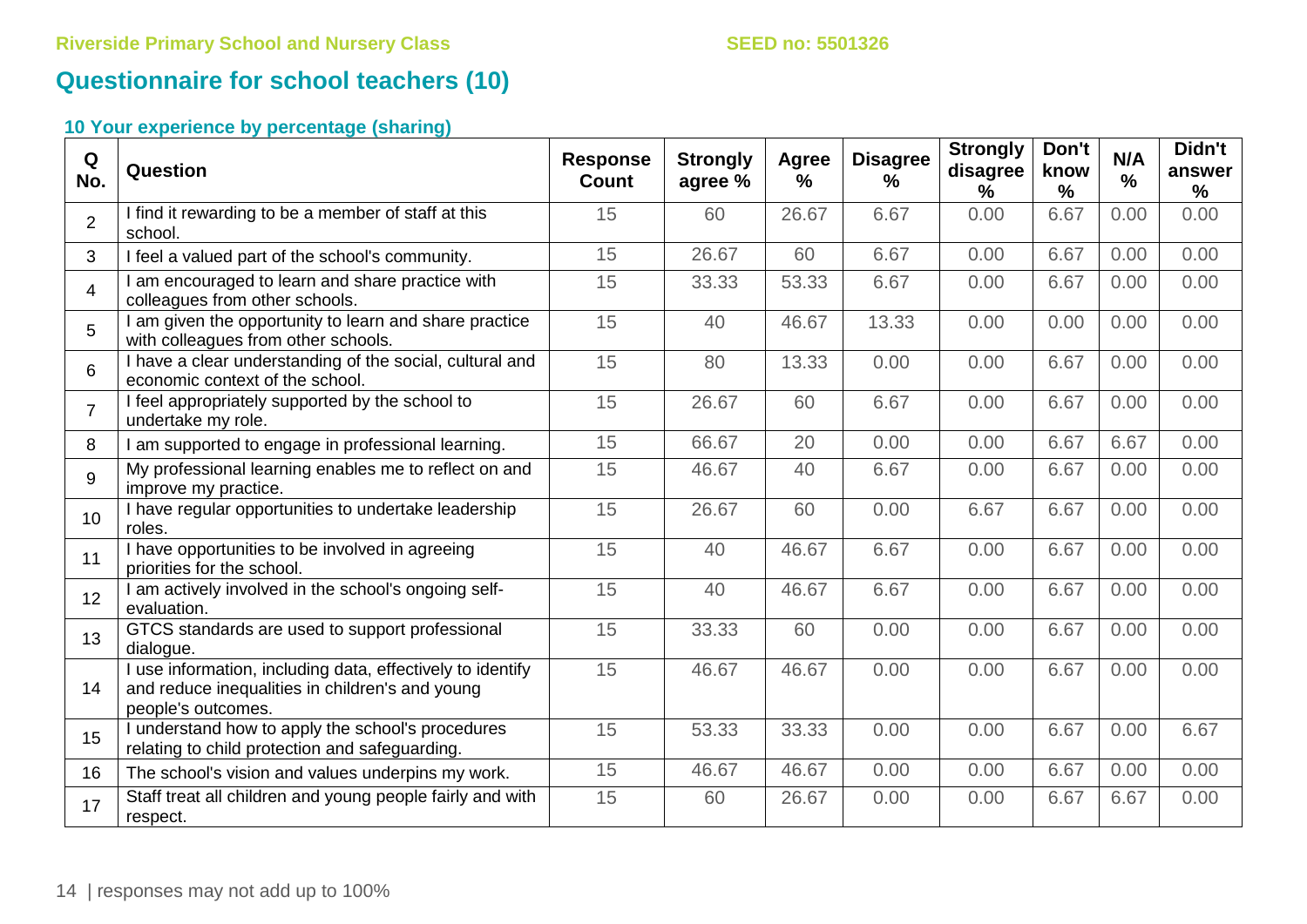| Q<br>No. | <b>Question (cont.)</b>                                                                                                                           | <b>Response</b><br><b>Count</b> | <b>Strongly</b><br>agree % | Agree<br>% | <b>Disagree</b><br>% | <b>Strongly</b><br>disagree<br>% | Don't<br>know<br>$\frac{0}{0}$ | N/A<br>$\frac{0}{0}$ | Didn't<br>answer<br>% |
|----------|---------------------------------------------------------------------------------------------------------------------------------------------------|---------------------------------|----------------------------|------------|----------------------|----------------------------------|--------------------------------|----------------------|-----------------------|
| 18       | Colleagues treat each other with respect.                                                                                                         | 15                              | 53.33                      | 33.33      | 0.00                 | 0.00                             | 6.67                           | 6.67                 | 0.00                  |
| 19       | Children and young people are encouraged and<br>supported to treat others with respect.                                                           | 15                              | 66.67                      | 26.67      | 0.00                 | 0.00                             | 6.67                           | 0.00                 | 0.00                  |
| 20       | Children and young people are well behaved.                                                                                                       | 15                              | 6.67                       | 73.33      | 6.67                 | 0.00                             | 6.67                           | 6.67                 | 0.00                  |
| 21       | The school deals effectively with any bullying.                                                                                                   | 15                              | 46.67                      | 46.67      | 0.00                 | 0.00                             | 6.67                           | 0.00                 | 0.00                  |
| 22       | I am provided with feedback when I report an incident.                                                                                            | 15                              | 13.33                      | 80         | 0.00                 | 0.00                             | 6.67                           | 0.00                 | 0.00                  |
| 23       | Staff at all levels within the school communicate<br>effectively with each other.                                                                 | 15                              | 6.67                       | 73.33      | 13.33                | 0.00                             | 0.00                           | 6.67                 | 0.00                  |
| 24       | The school's arrangements for engaging parents in<br>their child's learning are effective.                                                        | 15                              | 26.67                      | 60         | 0.00                 | 0.00                             | 13.33                          | 0.00                 | 0.00                  |
| 25       | The school is well led and managed.                                                                                                               | 15                              | 20                         | 66.67      | 0.00                 | 0.00                             | 6.67                           | 0.00                 | 6.67                  |
| 26       | Collaborative working across the school is effective in<br>taking forward improvement.                                                            | 15                              | 26.67                      | 66.67      | 0.00                 | 0.00                             | 6.67                           | 0.00                 | 0.00                  |
| 27       | Children and young people are engaged in their<br>learning.                                                                                       | 15                              | 26.67                      | 66.67      | 0.00                 | 0.00                             | 6.67                           | 0.00                 | 0.00                  |
| 28       | I give children and young people regular feedback<br>which helps them to progress.                                                                | 15                              | 26.67                      | 66.67      | 0.00                 | 0.00                             | 6.67                           | 0.00                 | 0.00                  |
| 29       | Children and young people are provided with<br>experiences which meet their learning needs.                                                       | 15                              | 26.67                      | 60         | 0.00                 | 0.00                             | 6.67                           | 6.67                 | 0.00                  |
| 30       | Children and young people are involved in talking<br>about and planning their learning.                                                           | 15                              | 26.67                      | 66.67      | 0.00                 | 0.00                             | 6.67                           | 0.00                 | 0.00                  |
| 31       | Children and young people are involved in setting their<br>learning targets.                                                                      | 15                              | 20                         | 73.33      | 0.00                 | 0.00                             | 6.67                           | 0.00                 | 0.00                  |
| 32       | Children and young people have the opportunity to<br>lead their learning.                                                                         | 15                              | 20                         | 73.33      | 0.00                 | 0.00                             | 6.67                           | 0.00                 | 0.00                  |
| 33       | I receive appropriate support for planning, preparation<br>and assessment.                                                                        | 15                              | 13.33                      | 73.33      | 0.00                 | 0.00                             | 6.67                           | 0.00                 | 6.67                  |
| 34       | The school has effective strategies to support children<br>and young people with their learning, including those<br>requiring additional support. | 15                              | 20                         | 60         | 6.67                 | 0.00                             | 6.67                           | 0.00                 | 6.67                  |
| 35       | Staff have a shared understanding of their<br>'responsibility of all' in literacy and numeracy and<br>health and wellbeing.                       | 15                              | 40                         | 46.67      | 0.00                 | 0.00                             | 13.33                          | 0.00                 | 0.00                  |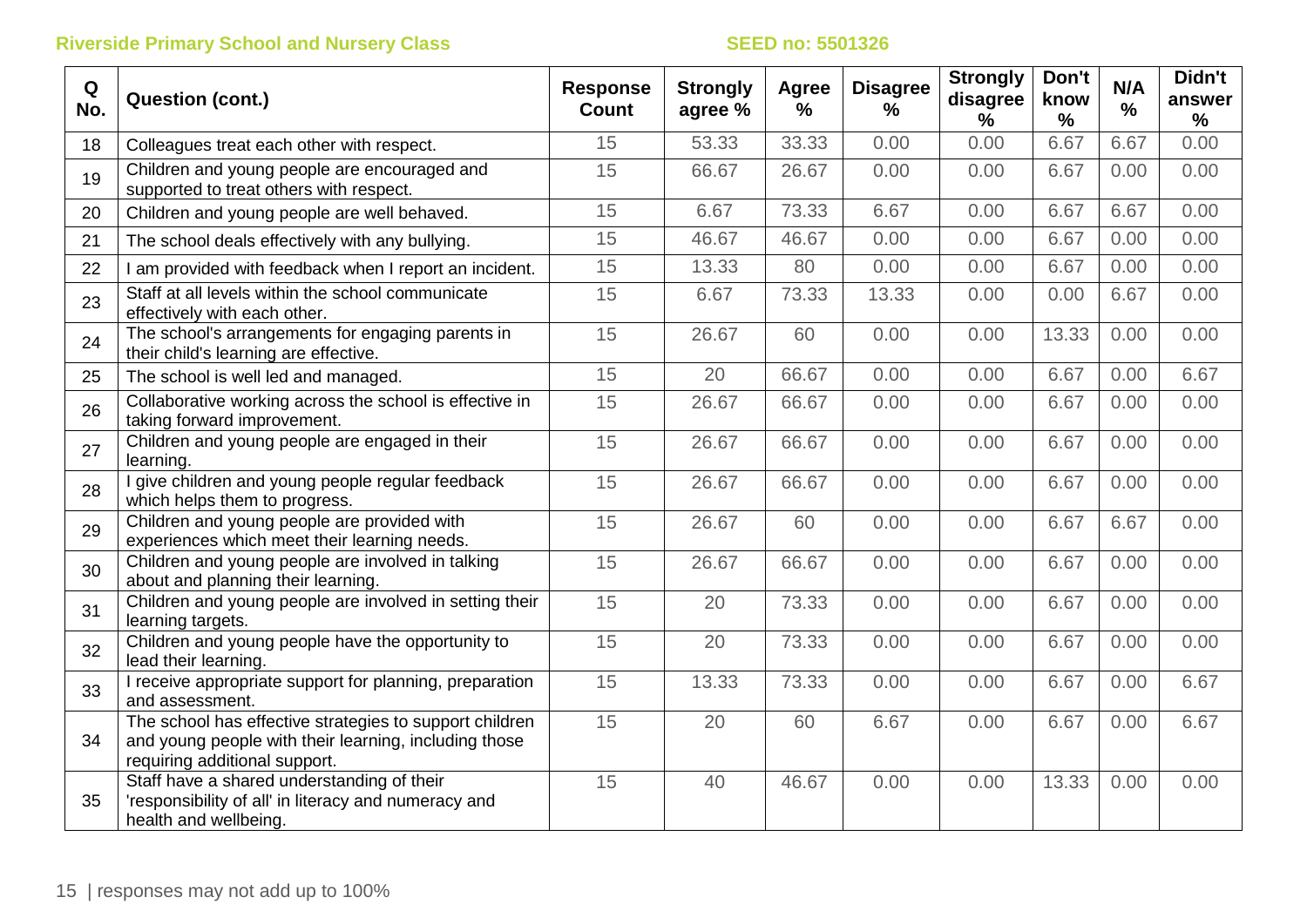| Q<br>No. | <b>Question (cont.)</b>                                                                                                    | <b>Response</b><br>Count | <b>Strongly</b><br>agree % | Agree<br>% | <b>Disagree</b><br>$\%$ | <b>Strongly</b><br>disagree<br>$\%$ | Don't<br>know<br>% | N/A<br>$\%$ | Didn't<br>answer<br>% |
|----------|----------------------------------------------------------------------------------------------------------------------------|--------------------------|----------------------------|------------|-------------------------|-------------------------------------|--------------------|-------------|-----------------------|
| 36       | Moderation activities are helping me to make sound<br>professional judgements.                                             | 15                       | 33.33                      | 53.33      | 0.00                    | 0.00                                | 6.67               | 6.67        | 0.00                  |
| 37       | I have regular opportunities to help shape the<br>curriculum through discussions with colleagues,<br>parents and partners. | 15                       | 20                         | 66.67      | 13.33                   | 0.00                                | 0.00               | 0.00        | 0.00                  |
| 38       | am aware of and involved in the school's strategies<br>for raising attainment for all.                                     | 15                       | 46.67                      | 46.67      | 0.00                    | 0.00                                | 6.67               | 0.00        | 0.00                  |